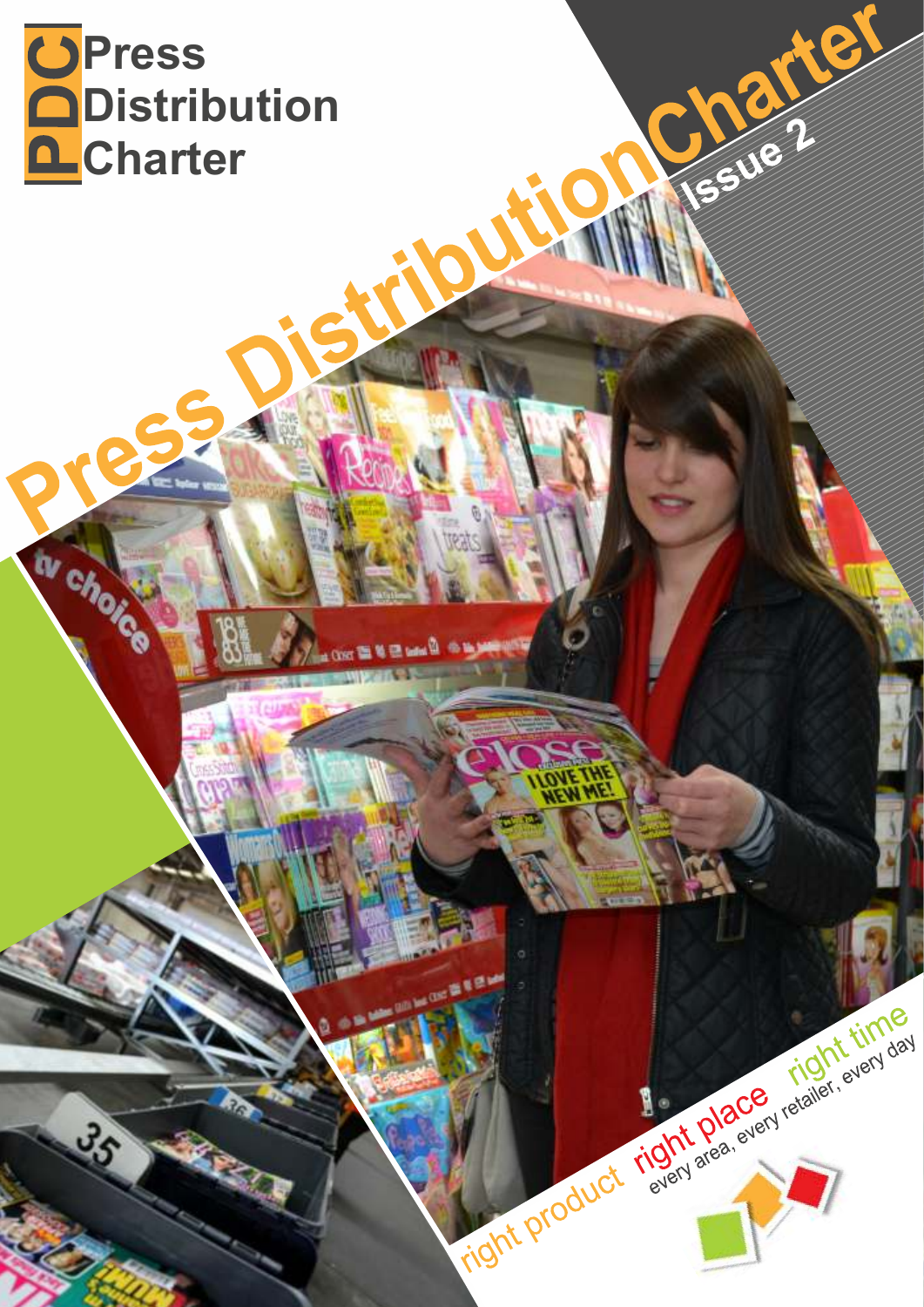



CHARTER

## **Your Promise of Good Service**

The Press Distribution Charter has been developed by wholesalers, distributors and publishers, and is our promise of good service to you. It sets out the minimum service standards you can expect and helps you to find solutions if things go wrong.

This, the second edition of the Charter, is the result of a consultation process under an independent Chairman who listened to the views of retailers.

The Charter is backed by a free, fair, fast and reliable complaints process and covers all non-commercial aspects of press distribution. If you have a complaint about a serious or persistent failure in the service you receive, you should first raise this with your wholesaler; if the issue is not resolved to your satisfaction; ask for a fast track resolution form to register your formal complaint.

Alternatively, visit our website at

www.pressdistributionforum.com

or contact the PDF Administrator on 0843 289 3967

 $\overline{2}$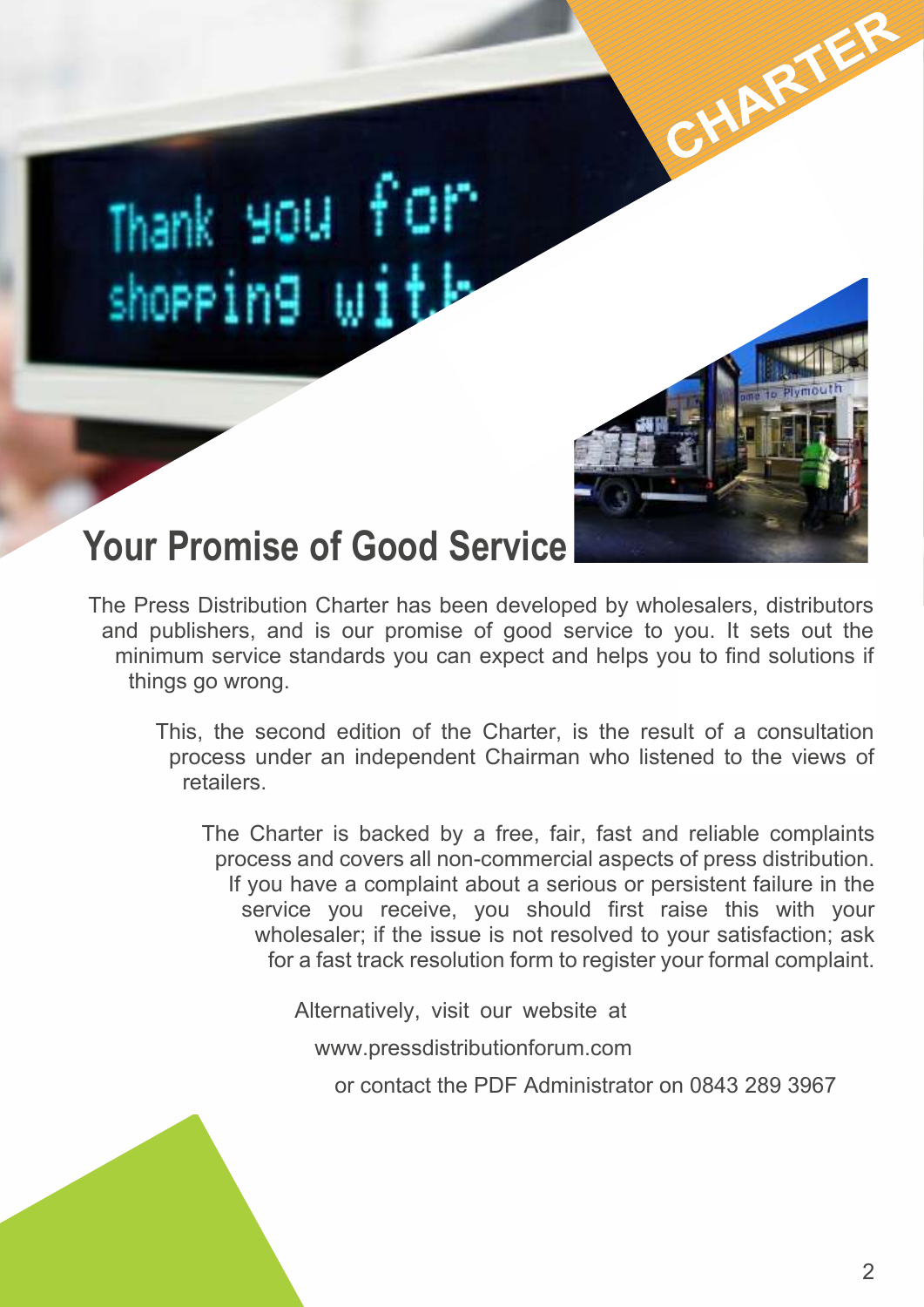# **What you can expect from the Charter**

The Press Distribution Charter is intended to ensure you receive a good service, helping you to sell more newspapers and magazines. The sorts of things you can expect to be backed by the Charter include:

- Clear Terms and Conditions from your wholesaler which meet the minimum standards of the Charter.
- Deliveries of newspapers and magazines on time and in a saleable condition.
- Clear documentation so you know what you have received.
- Access to useful information to help you manage your supplies.
- Unsolds collected and credited promptly and accurately.
- An effective system for processing and crediting vouchers.
- A detailed invoice from which you can understand all charges and credits relating to your business.
- **The opportunity to ask your wholesaler** questions and receive answers about your bill or the service you receive.
- A complaints process which deals with your issues fairly and promptly.
- Support from your wholesaler on subretailing.
- Transparency of performance against key measures of delivery and customer service.

# **The Complaints Process**

- Step 1: Try to resolve the issue informally with your wholesaler.
- Step 2: If Step 1 is unsuccessful, complete a Fast Track Resolution Form. These are available from your wholesaler or the Press Distribution Forum, see below.
- Step 3: If you are unsatisfied with the outcome, the PDF Administrator will support you by passing your complaint to an independent arbitrator for final adjudication.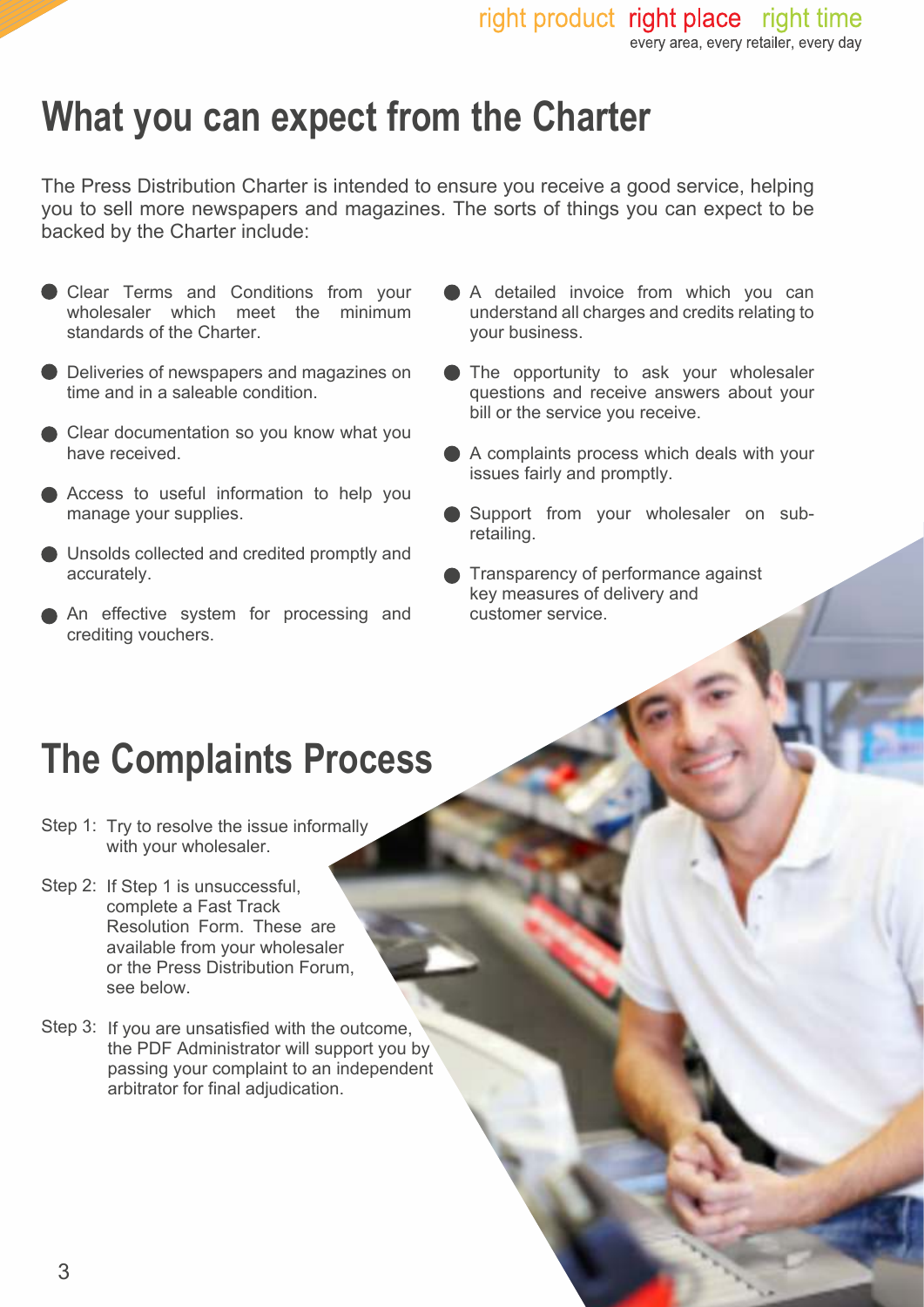## **1 Terms and Conditions of Business**

- The wholesaler will issue its own Terms and Conditions of Business. 1.1
- Any changes to the wholesaler's Terms and Conditions of Business will be communicated to retail customers in writing, giving not less than six weeks' notice. 1.2
- The standards of the Press Distribution Charter will be incorporated by each wholesaler into its Terms and Conditions of Business. 1.3
- All information and data belonging to a retailer will be handled in accordance with the Data Protection Act. 1.4

## **2 Delivery Timeliness**

**Every retailer should receive on time delivery of newspapers and magazines, for the day of sale.**

- The wholesaler will deliver all titles and their appropriate sections, no later than the Retailer Delivery Time (RDT), or Scheduled Delivery Time (SDT), for the day of sale. 2.1
- RDT's will only be amended with the prior agreement of the retailer. 2.2
- If a wholesaler changes an SDT, he must notify the retailer at least 14 days in advance. 2.3
- Retailers will be given access to their own information regarding their delivery times held by their wholesaler for the previous 6 months.  $24$
- Wholesalers will have plans for minimising 3.7 overall sales losses in the event of late running. 2.5



## **3 Delivery Quantity**

**Every retailer should receive their delivery of newspapers and magazines, in a saleable condition, with clear delivery documentation.**

- 3.1 On each day titles are published the wholesaler will supply newspapers and/or magazines to the retailer's invoice address, or other mutually agreed address.
- 3.2 Wholesalers will record the number of parcels and time of delivery in order to produce traceable delivery information in the event of a delivery dispute.
- 3.3 Supplies will be delivered in a saleable condition with each parcel identified by quantity and title on the delivery note.
- 3.4 Retailers are advised to report shortages of newspapers to their wholesaler within 2 hours of delivery or shop opening.
- 3.5 Retailers are advised to report shortages of magazines to their wholesalers by 3.00pm on the day of delivery. For retailers undertaking automated claims processes the deadline for claims receipt will be agreed between the retailer and the wholesaler.
- 3.6 The wholesaler will clearly identify on its documentation all supplements and inserts notified by the publisher, together with handling allowances, where appropriate.
- When the wholesaler is short supplied, any necessary reduction in a retailer's supplies will be made to reflect the retailer's net sale.

- The Retail Delivery Time (RDT) is the time agreed by the wholesaler and retailer (1) as the latest time by which it is operationally feasible for the retailer to receive his newspaper delivery.
- (2) A Schedule Delivery Time (SDT) is given to a retailer where an RDT could not be agreed. The SDT is the time by which the wholesaler is able to deliver to the retailer, based on current arrival times to the wholesale house.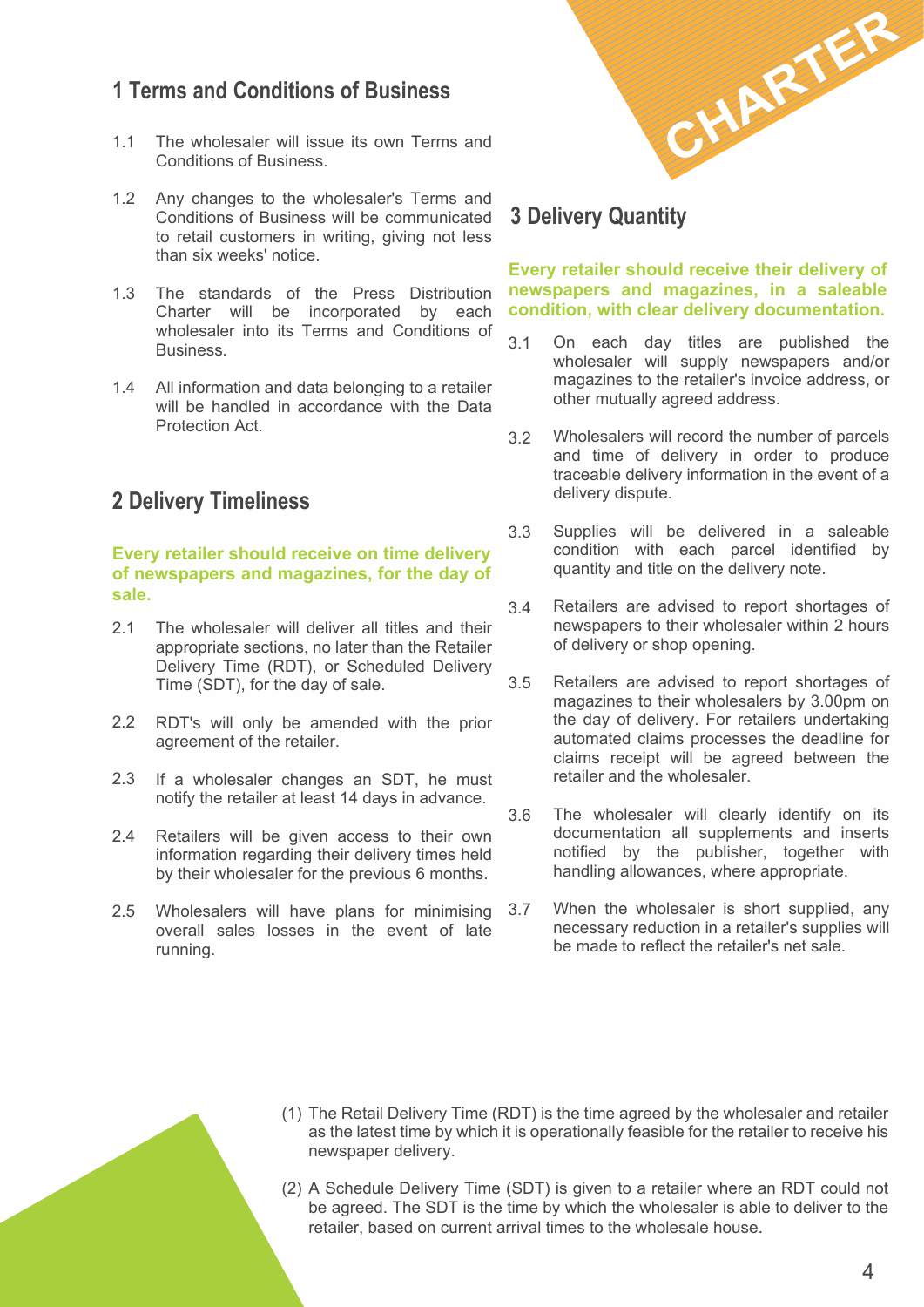- 3.8 Unsalable and short supplied copies will be offered for replacement when available in the supply chain. If this is not possible, then credit will be passed on the next possible invoice/credit notice. In the event that a delivery discrepancy is not accepted, the retailer will be advised within 72 hours.
- 3.9 All returns, including firm sale titles, resulting from an initial shortage of supply and subsequent replenishment will be on full sale or return.
- 3.10 All claims will be given a unique reference number.
- 3.11 When any newspaper or magazine title has not been published this information is available for each retailer in a concise manner no later than the normal delivery time.
- 3.12 Delivery and returns parcels will be securely bound and not exceed 18kg, or the regulatory limits set by the Health and Safety Executive.
- 3.13 Supplies will be placed in a security box or secure area where available and the box or area re-secured after delivery provided that hazards to delivery staff are avoided.
- 3.14 Wholesalers will be responsible for the cost of replacement keys for security boxes or secure areas if lost whilst within their control.
- 3.15 Where it is not possible for a retailer to provide secure delivery facilities, either for pre-runs or the main delivery, the wholesaler and retailer will work together to agree a mutually acceptable solution.



#### **4 Order and Supply Management**

**All retailers will be provided with information and a range of options to help manage their supplies in order to increase sales and reduce inefficiencies.**

#### **a) Confirmation of Supply**

- The wholesaler will fulfil retailers' orders, and honour order amendments, where there is sufficient copy available to do so. 4.1
- Where retailers inform wholesalers of the range they intend to stock, the range will not be exceeded without prior agreement. 4.2
- On request the wholesaler will advise the retailer of all changes to the standing orders on his Allocation Advice Note as a result of the copy management process. 4.3
- Wholesalers will not send more copies/titles than the retailer has requested or agreed to; accept via the pre-notification process, unless in exceptional circumstances, such as, where additional supplies are required to meet expected public demand. 4.4
- A retailer can manage his newspaper supplies, provided this is within publisher unsold guidelines. 4.5

In such cases the publisher will authorise the wholesaler to include the retailer's requests as part of their allocation system / process, for that publisher's titles. In the event that a retailer fails to meet the unsold guidelines, the facility will be withdrawn.

- When a retailer de-lists a title, the request will be honoured immediately. In order to re-list the title, the retailer must notify the wholesaler. 4.6
- Newspaper and magazine revisions received by the wholesaler by 3.00 pm will be actioned for the next available issue. 4.7
- Firm sale titles will only be supplied based on the retailer's requested order requirements. 4.8
- If a retailer's sales are temporarily affected these issues will not be taken into consideration in the wholesaler's allocation systems. The retailer is required to notify the wholesaler which issues have been affected. 4.9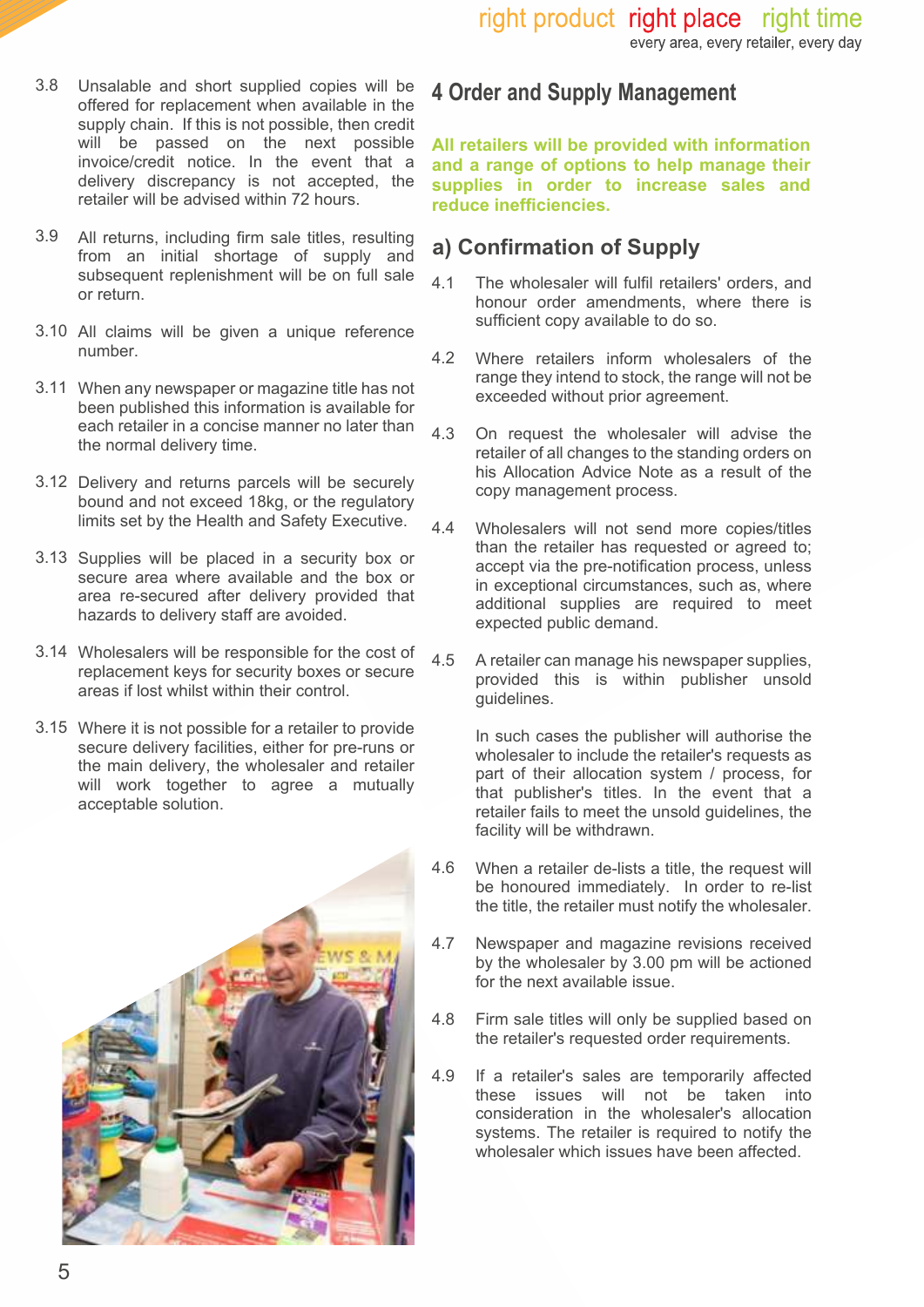## **b) Communication**

#### **The wholesaler will offer the retailer a list of options to assist managing their supplies, as part of the pre-notification process.**

- 4.10 Wholesalers will not supply retailers with any 4.17 product, not currently stocked, without sending a pre-notification advice, a minimum of 48 hours in advance of the intended date of supply. Retailers can reject or amend the suggested supplies.
- 4.11 Retailers can opt-out from stocking chargeable non-news items.
- 4.12 In the event that a retailer's requested order cannot be met, the retailer will be advised no later than the date of receipt of their intended supply.
- Where there is a change to the sale or return 4.13 status of a title, retailers will be given a minimum of 48 hours' notice to enable them to amend their orders.
- 4.14 Retailers will on request see, details of their performance in terms of sales, supply and availability. Information will also be available to benchmark their performance against a comparative retail set within the specific wholesale house.

## **c) Replenishment**

**Wholesalers will continually promote the benefits of Sales Based Replenishment to all retailers to encourage uptake.**

- 4.15 The wholesalers will provide a Sales Based 5.2 Replenishment (SBR) process to qualifying retailers, who provide accurate and timely electronic point of sale information.
- 4.16 Retailers can order extra supplies of titles through their customer service centre.



- Retailer requests for customer back copies of part-works will, where copies are available, be supplied within 14 days. In the event that the customer no longer requires a back copy after this period then the copy will be credited.
- Wholesalers will invite retailers to submit their 4.18 newspaper supply requirements in advance of Bank Holiday weekends. Retail adjustments will be notified to the respective publisher to enable those specific requirements to be met. Publishers will endeavour to meet such requests
- 4.19 Publishers will ensure that key promotional messages are communicated effectively to retailers to maximise sales.

#### **5 Returns Management**

**Unsold newspapers and magazines will be collected from retailers and credited promptly and accurately. In remote locations, wholesalers will collect newspapers on a daily basis and magazines at least four times a week.**

- UK mainland locations will be offered minimum of four magazine returns collections per week, excluding Christmas and Ban. Holiday weeks. 5.1
- Where made available by the retailer, UK national newspaper returns will be collected daily. In the case of remote locations, e.g. offshore islands, a less frequent collection service will be agreed between retailers and wholesalers.
- The wholesaler will be responsible for the security of returns parcels after collection from the retailer, provided that returns parcels are securely tied and clearly identified. The number of parcels on the recall note must correspond with the number of parcels collected and logged by the wholesaler. 5.3

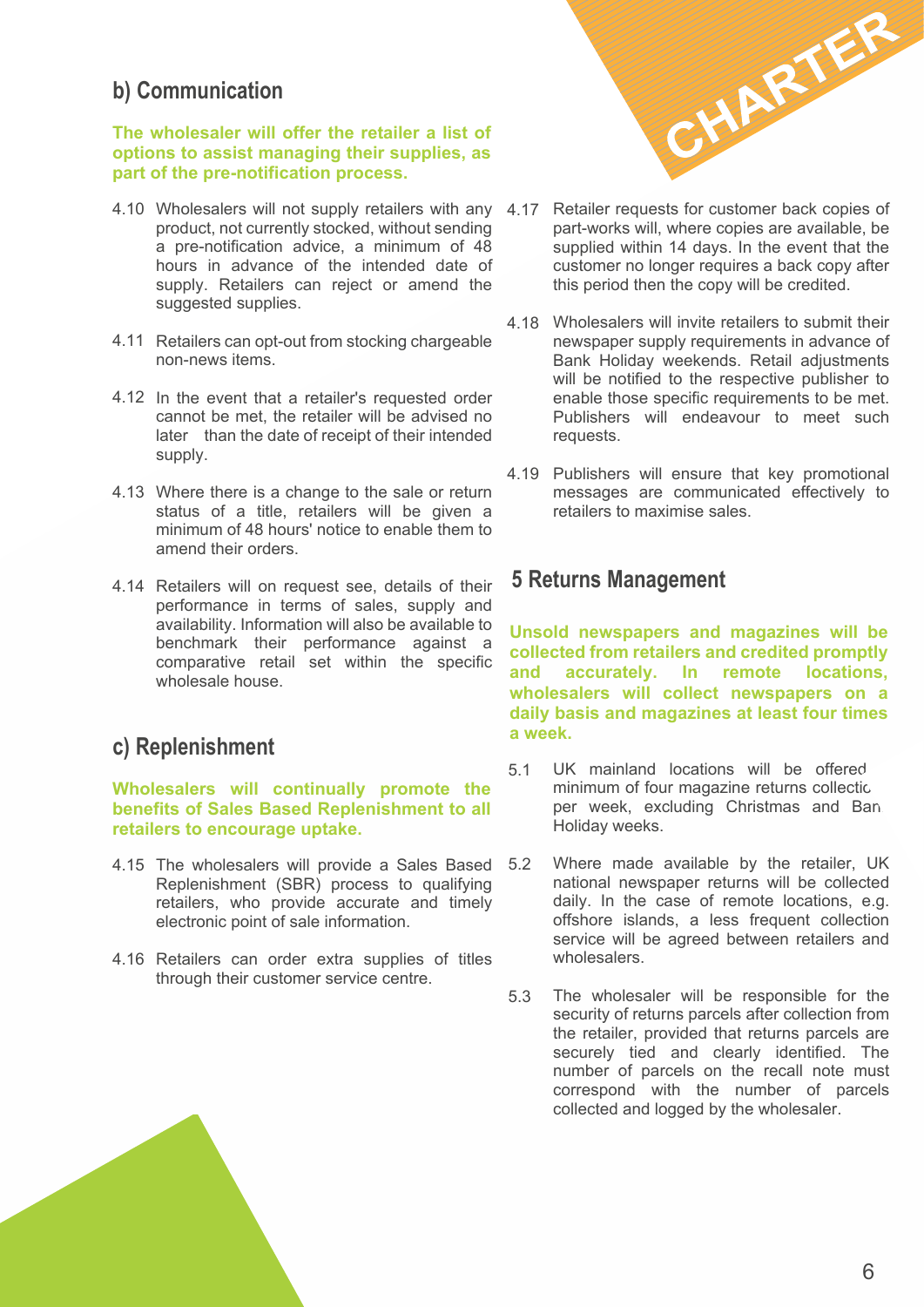- 5.4 Where a sale or return title is returned late, the wholesaler will credit the title provided it is prior to the wholesaler's final returns claim to the publisher.
- 5.5 Retailers will be given at least two weeks' notice of any proposed changes to existing returns collection arrangements. Retailers will be consulted as to the new arrangements.
- 5.6 The wholesaler will provide the retailer with documentation which clearly identifies the titles due for return at least 24 hours in advance of collection.
- 5.7 The returns documentation will identify each title by name and issue. All specific product descriptions will be consistent throughout the life-cycle of the product and within the documentation supplied to retailers.
- 5.8 The returns documentation will identify each title's cover price and the maximum quantity eligible for credit.
- 5.9 6.4 Wholesalers will process all returns collected from retailers for credit on the next available invoice, normally for the same week as collection.
- 5.10 The retailer will be notified of any returns which 6.5 are disallowed for credit and the reason why they are ineligible.



#### **6 Invoicing**

**Retailers can expect to receive a detailed invoice on a daily or weekly basis, showing supplies, credits and any additional charges. Wholesalers will have a clear process to record and swiftly answer queries. Claims and over/under charges will be clearly marked on the subsequent invoice.**

- The wholesaler will supply a clear and accurate daily or weekly invoice/credit note detailing all charges and credits to the invoice address specified by the retailer. 6.1
- Insertion or handling payments will be clearly identified along with the title and issue date to which they refer. 6.2
- In the event of more than one cover price applying to the same newspaper in a single week (Saturday issues for example), that issue will be separated and the relevant unit price shown. 6.3
	- Any disputes relating to invoice queries will be resolved by the wholesaler and corrected on the next possible invoice/ credit note.
	- When wholesaler errors are detected. corrections will be actioned on the next possible summary invoice/credit note and a record will be kept of such occurrences.
- Charging/credit/system errors identified by the retailer will be credited by the wholesaler on the first practicable invoice within 14 days of notification by the retailer where such error is confirmed. 6.6
- Where it is necessary to correct an invoice or apply credit to a retailer's account that is more than four weeks old, the wholesaler will supply full supporting details 14 days in advance of the amendment being made. 6.7
- The wholesaler will provide retailers who have registered Home News Delivery sales, with publisher guidelines on third-party insert payments. 6.8
- In order to continue to receive third-party insert payments, retailers will be required to register their HND sales, by title, following notification from either their publisher or wholesaler. 6.9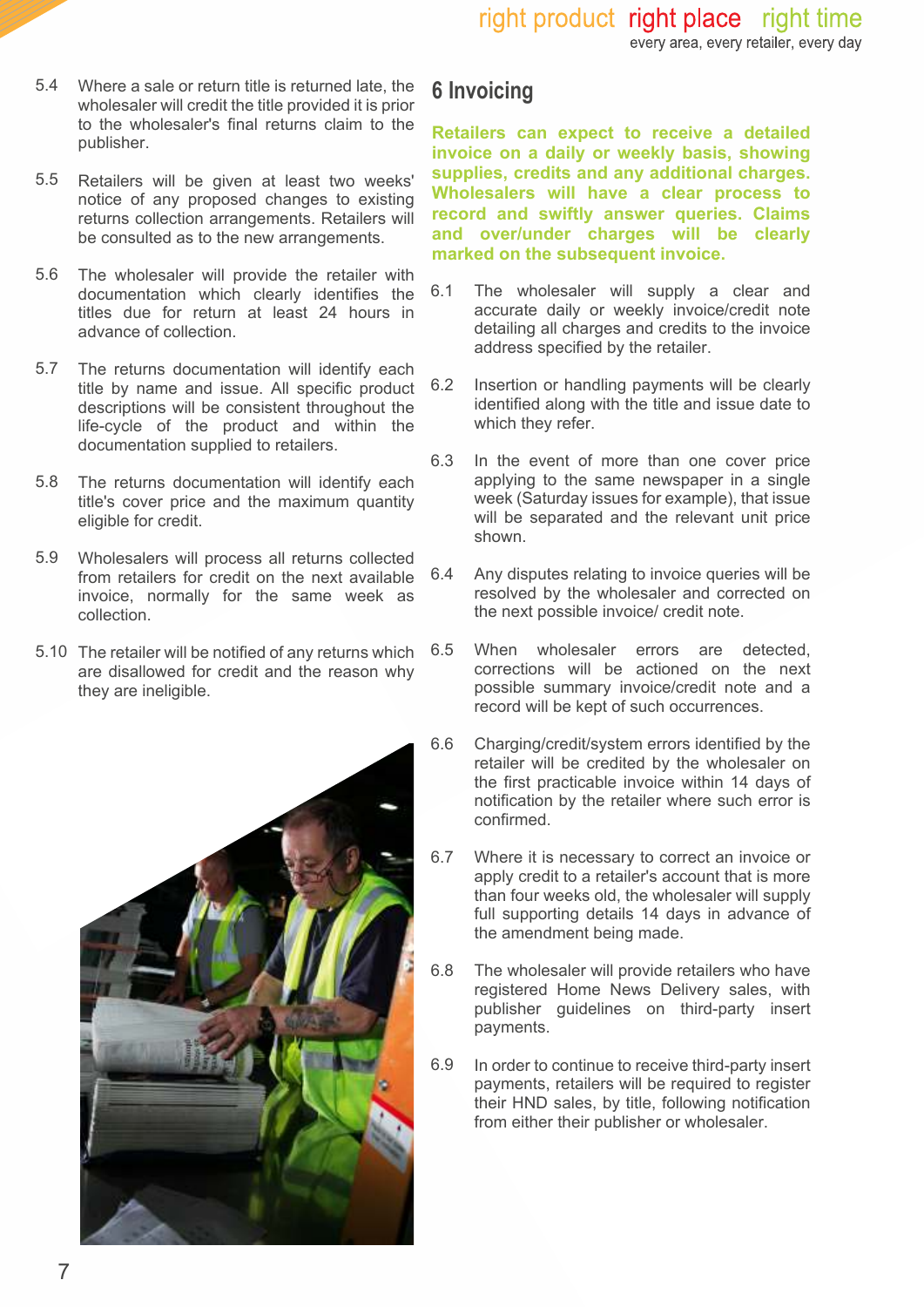## **7 Voucher Processing**

**Publishers and wholesalers will provide an easily administered system for the redemption of vouchers, allowing for swift confirmation, crediting and resolution of any queries. Retailers should receive credit no more than 14 days after submitting voucher claims, minimising the impact on cash flow. All voucher credits and rejections will be clearly detailed on the invoice.**

- The wholesaler will receive/ collect and credit vouchers on a weekly basis. 7.1
- 7.2 The wholesaler will send the retailer a voucher recall note each week to be returned to the wholesaler or designated voucher handling 8.2agency.
- 7.3 All valid vouchers returned will be credited within 14 days of return.
- 7.4 Voucher Recall Notes will provide a facility to manually insert vouchers for return which are not pre-printed on the recall note.
- The return date for vouchers will not be less than 28 days from the final cut-off date to customers for redemption. 7.5
- 7.6 All genuine voucher redemptions will be credited by the wholesaler. Wholesalers reserve the right to reclaim monies for vouchers found to be inaccurately redeemed.
- Retailers who want to return vouchers for redemption using Royal Mail are advised to use Recorded Delivery as proof of receipt. 7.7



### **8 Sub-retailing**

**Wholesalers will provide guidelines and support to retailers to enable them to subretail to and from other businesses.**

- Retailers interested in sub-retailing arrangements can contact their wholesaler to obtain guidelines on sub-retailing. 8.1
- Retailers operating sub-retailing will need to work within the existing processes and timescales including supply management within publisher's efficiency quidelines.

#### **9 Customer Service and Communication**

**Maintaining a high level of customer service is important to all partners within the industry. PDF members commit to delivering such levels of service to their customers throughout the supply chain.**

- Wholesalers will make available to retailers. details of individual warehouse operating times and the telephone numbers of the relevant customer service department. 9.1
- The wholesaler will make available detailed information regarding any changes to trading hours, e.g. Bank Holidays. 9.2
- The wholesaler will pass on notices to retailers as agreed with the publishers. 9.3
- Wholesalers will provide an 'after hours' service to include, but not be limited to, email and / or web-based services where messages may be left. 9.4
- Email correspondence to wholesalers will be acknowledged within a maximum of two receipt. correspondence will be acknowledged within a maximum of five working days of receipt. 9.5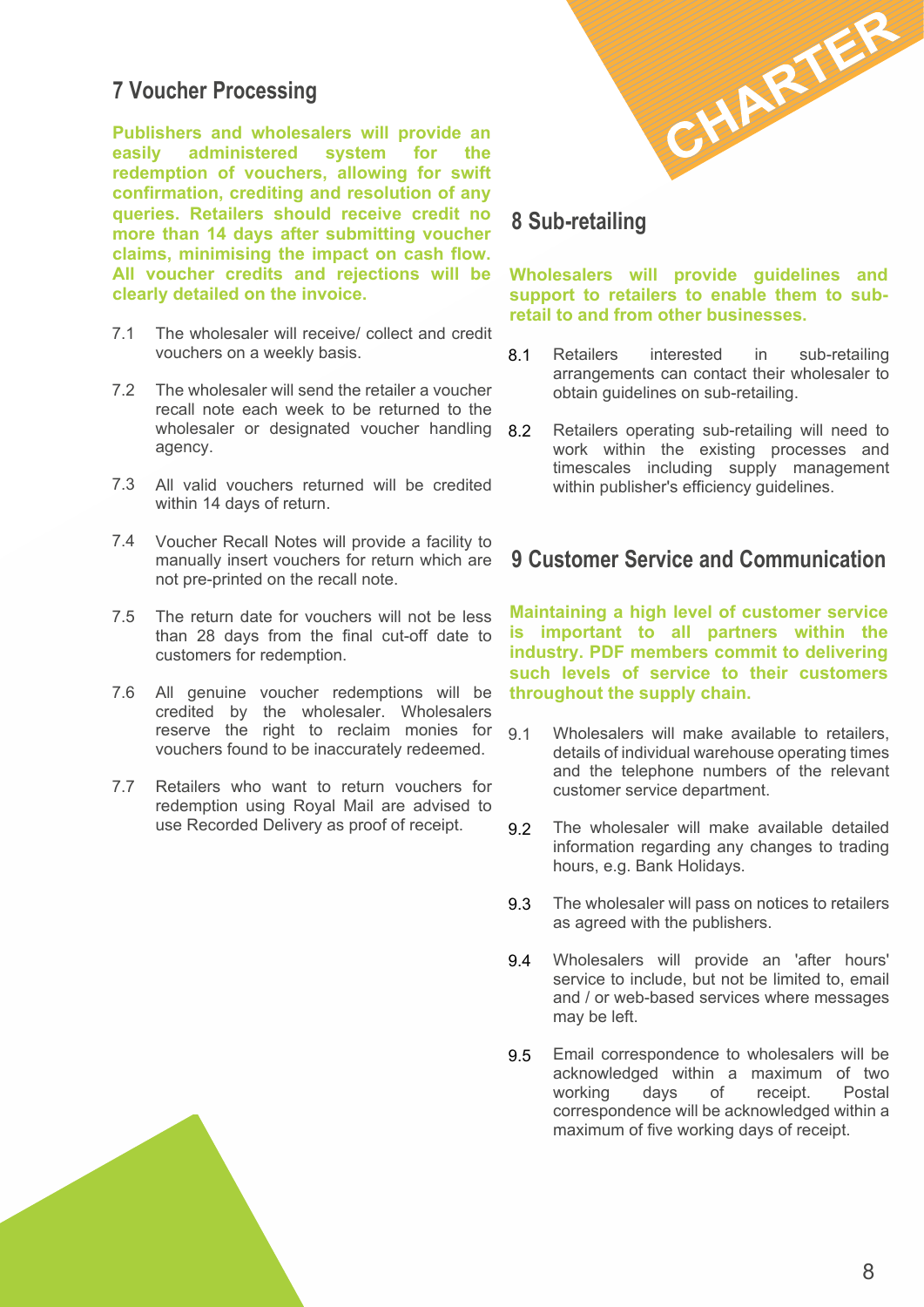every area, every retailer, every day

- 9.6 The wholesaler will provide the facility for retailers to review and amend their orders online. Upon request the wholesaler will produce a detailed print-out of any retailers' orders within 24 hours. Such reasonable requests will be free of charge.
- 9.7 Upon request the wholesaler will produce a detailed print-out of the retailers' best-selling titles. Such reasonable requests will be free of charge.
- 9.8 The wholesaler will have the facility to hold development meetings with retailers.
- 9.9 The wholesaler will advise retailers of forthcoming publishing events as and when they are notified by publishers.
- 9.10 Wholesalers will publish monthly, (via the PDF website, www.pressdistributionforum.com), the achievement (pass/fail rate) by depot for the following key performance measures:
	- Newspapers delivery, pack accuracy, returns collection.
	- Magazines on sale compliance, pack accuracy, returns accuracy, telephone answering grade of service.

## **10 Carriage Charges**

#### **Retailers can expect to receive a transparent explanation of their charges, showing how they have been calculated and how this may vary with the volume or value of supplies sold**

- 10.1 There will be sufficient information to allow retailers to check and if necessary query the level of charge.
- 10.2 Carriage charges will be clearly identified on the invoice.
- 10.3 Any change to the level of carriage charges or method of calculation will be notified in advance in line with wholesaler's terms and conditions.

#### Footnote:

Carriage Service Charge - These standards are included to highlight the minimum that a retailer can expect from their wholesaler; however, such charges are commercial issues and due to competition law are not included within the Charter.

## **11 Force Majeure**

No parties in this Charter shall be liable for delay or failure to perform its obligations under the Charter so far as this is attributable to any act beyond the reasonable control of any parties, including but not limited to Act of God, act or regulation or any governmental or supra- national authority, war or national emergency, accident, fire, riot, epidemic, strikes or industrial disputes provided that such party has taken all reasonable steps to minimise any such delay or failure.

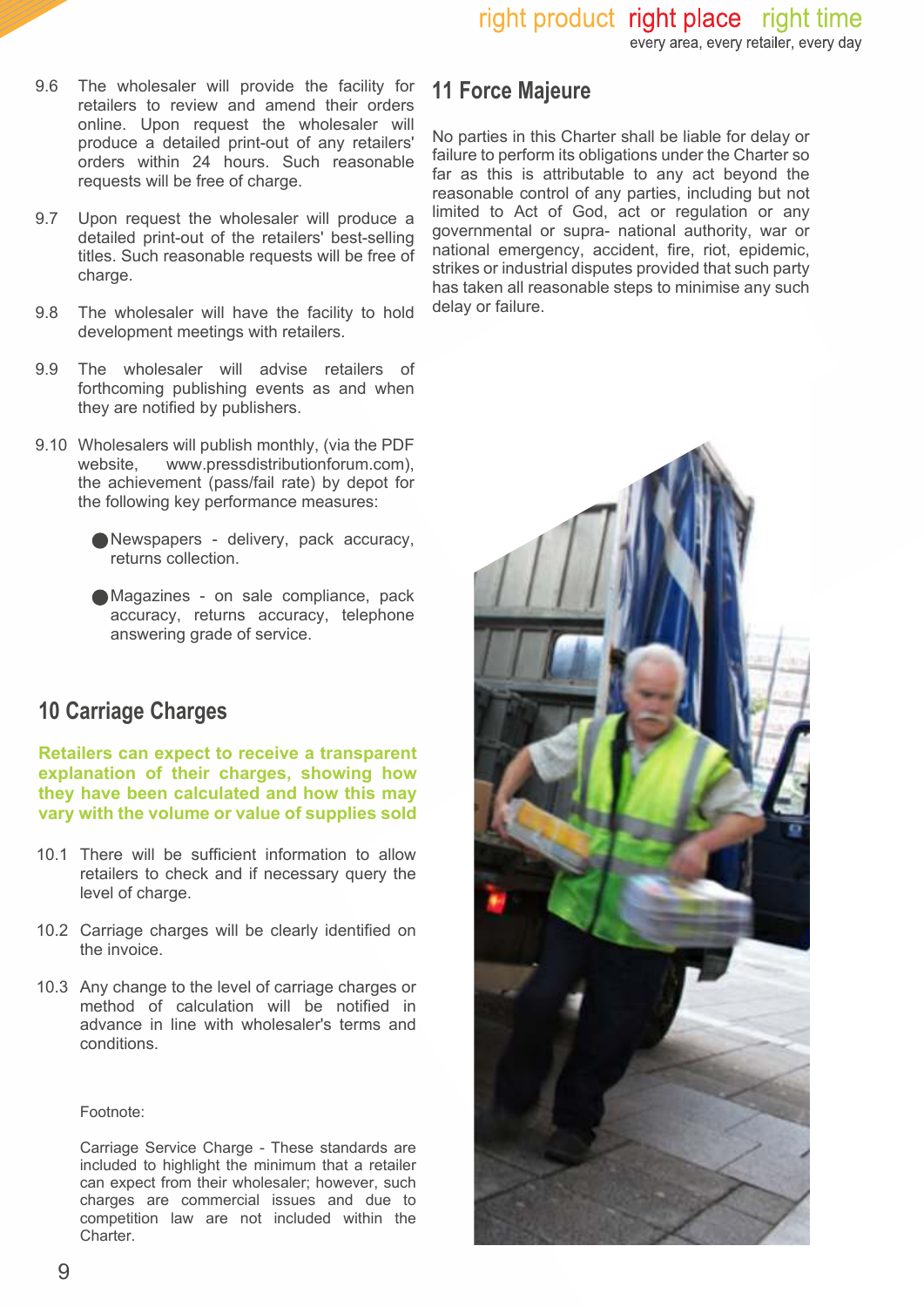### **12 Complaints**

CHARTER

**We understand how important our service to you is and occasionally when things are not right, we aim to correct or resolve the problem. The Charter sets out the minimum standards you can expect from wholesalers and publishers and helps you find solutions when things go wrong. It is backed by a fair, fast and reliable complaints process, which is provided free of charge. If you have first raised a complaint with your wholesaler about the service you received and it remains unresolved to your satisfaction, and the complaint is serious or persistent, contact the PDF Administrator on 0843 289 3967 for a Fast Track Resolution form to register your formal complaint.**

### **Complaints Resolution Process**

#### **Stage 1 Informal Discussion**

- Initial stage of resolving a dispute relating to the (Press Distribution Charter) is through informal local discussions between the retailer and wholesaler/publisher.
- $\bullet$  If the complaint is not satisfactorily resolved by discussion within 48 hours, the retailer may make a formal Stage 2 Fast Track Resolution complaint provided the service failure complained of is serious or persistent.

#### **Stage 2 Fast Track Resolution**

- $\bullet$  To make a formal Fast Track Resolution complaint, you should contact the company you believe is responsible for the serious or persistent service failure. In the case of complaints about newspapers, wholesalers will provide the contact details for the individual publisher. Magazines details will be provided by the Professional Publishers Association who will then contact the relevant publisher.
- Individual publisher details are available from the PDF website.
- **Fast Track Resolution forms can be obtained** from the website www.pressdistributionforum.com.
- It is up to you to match your complaint with a Charter standard, and where appropriate, provide evidence that may support your complaint.
- Stage 2 should normally be completed within 14 days but no longer than a maximum of 28 days, from the completed form being received by the administrator.
- **The Company responsible will acknowledge** the complaint and provide you with details of their complaint handling procedures. Company procedures will also be available on the<br>Press Distribution Forum website **Distribution** www.pressdistributionforum.com.
- If, having gone through the company's complaints procedure, you are still not satisfied, the PDF administrator will provide you with contact details for the industry Independent Arbitrator, together with information on the independent arbitration process.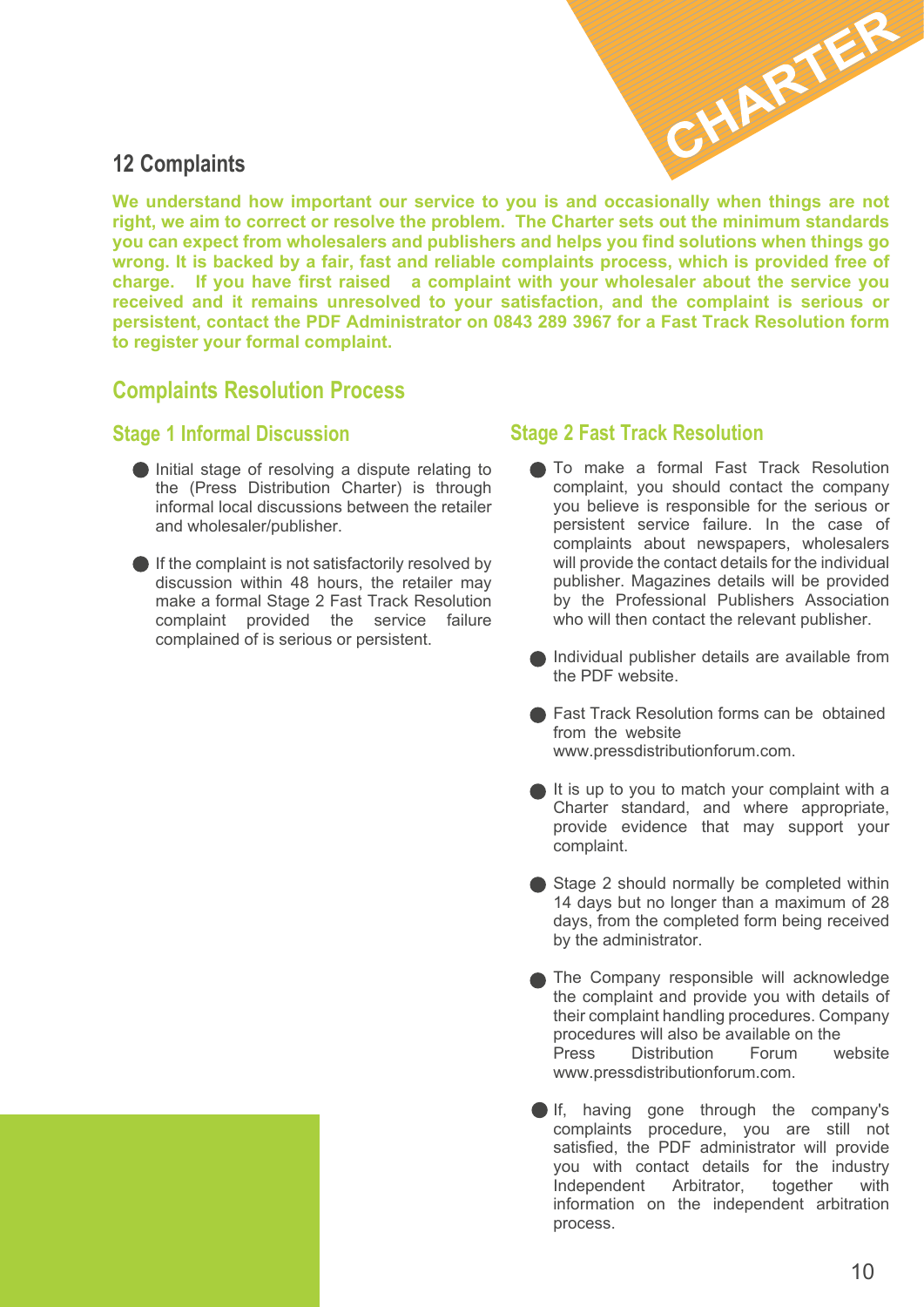

## right product right place right time

every area, every retailer, every day

## **Contact Details**

E: admin@pressdistributionforum.com

T: 0843 289 3967

Press Distribution Forum Ltd 67A South Street **Stanground** Peterborough PE2 8EX

#### **Stage 3 Independent Arbitration**

If the complaint has not been directly resolved by following Stage 1 and Stage 2, you can choose to refer the complaint to independent arbitration by writing to the Chairman of the Press Distribution Review Panel (PDRP) within 28 working days of the end of the wholesaler or publisher Fast Track Resolution process (Stage 2). The Chairman will make the arrangements for the arbitration to be heard.<br>The Arbitrator's decision and Arbitrator's recommendations will be concluded within 14 days of receipt of all the information relating to the complaint.

The Arbitrator shall base his determinations on what is fair and reasonable having regard to good industry practice, relevant industry agreements and the law.

The process will be overseen by the Press<br>Distribution Review Panel (PDRP) and Distribution Review Panel published on the Press Distribution Forum website www.pressdistributionforum.com

The decision of the Independent Arbitrator is final.

Nothing in this process shall prohibit a party from applying to a court for relief.